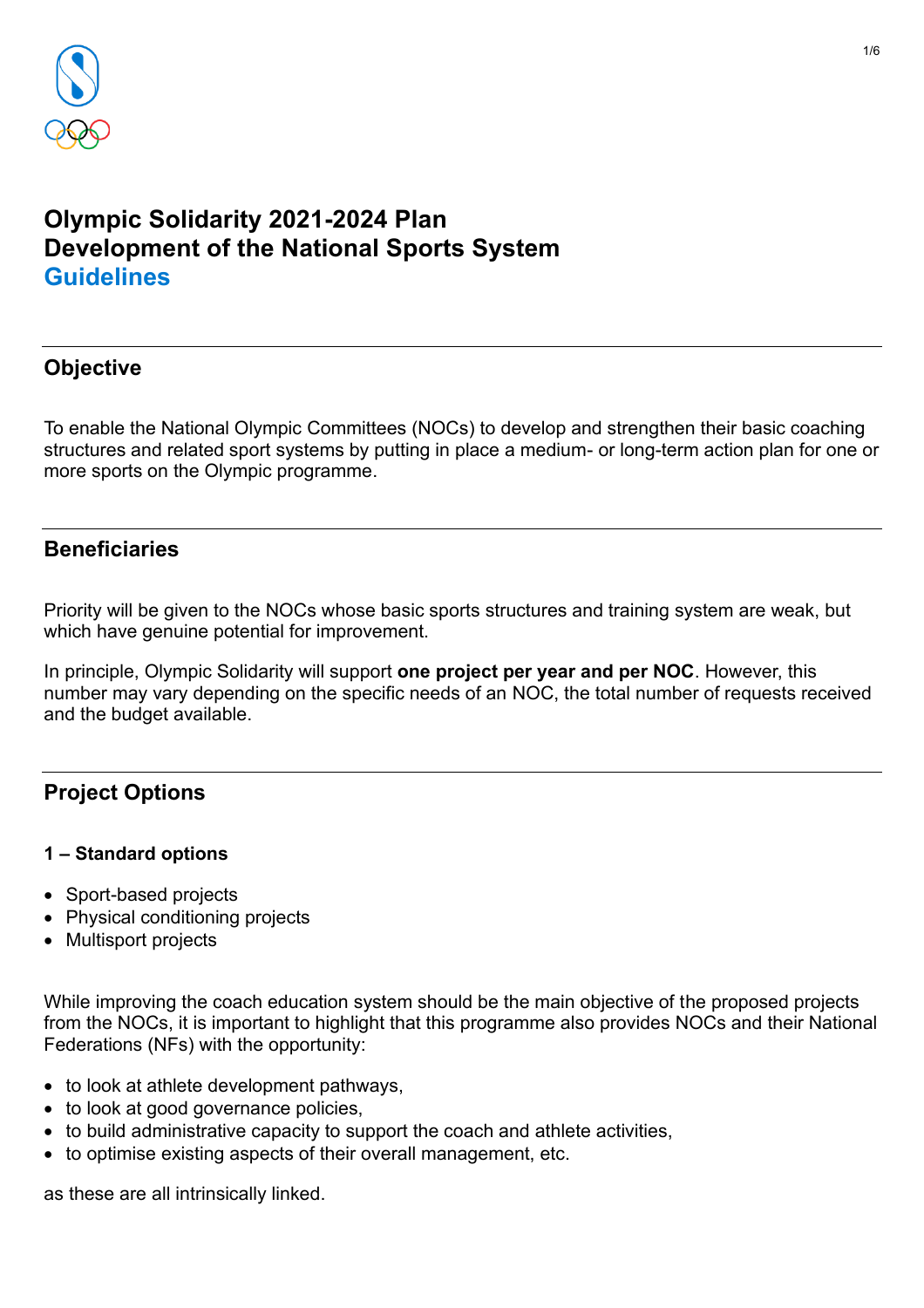

You can refer to the list of potential topics below. This list is not exhaustive and is meant only to provide you with some guidance.

- To develop coaches and umpires through the implementation of an action plan focusing on a coaching and education programme
- To look at new policies around training, competition and selection systems to ensure a sustainable future for the sport
- To conduct courses for existing coaches
- To encourage grassroots development or further develop existing initiatives
- To create a national talent pool of coaches, athletes and administrators or improve the existing system
- To establish/improve the competition system
- To review the national team selection policy; to analyse preparation periods and competition periods
- To set up or improve an elite training programme for the national team
- To establish a performance monitoring system for athletes, coaches and umpires
- To set up championship observer programmes
- etc.

This is why it is advisable for NOCs/NFs to take the time to undergo a thorough analysis of the existing sports system with the help of an International Federation (IF)-/International Council for Coaching Excellence (ICCE)-accredited expert so that they can put together a realistic medium- to long-term action plan with attainable objectives within the national setting.

**NOTE**: This programme is not meant to cover the costs of hiring a coach to train the national team or to organise a set of technical courses for coaches only.

### **Link with the Olympic Scholarships for Coaches programme**

- We encourage NOCs to take advantage of the research projects done by former Olympic Solidarity scholarship-holders and potentially use them as a basis for the analysis performed by the NOCs/NFs while formulating the action plan. It is also recommended that these coaches be invited to take part in the project and/or to personally assist the main expert, thus sharing their experience and knowledge of the local context (NF, existing sport system, training venues, contact people, etc.).
- Olympic Solidarity may proactively approach a few NOCs during the course of the quadrennial plan to propose subsidising the best research projects developed by former Olympic Solidarity scholarship-holders, following a thorough analysis with the partners concerned.

### **Project phases**

Depending on the needs and the budget available, it is possible for the appointed expert to divide her/his mission into short-term visits of two or three weeks, rather than one long-term period. Such an agenda might look like this: launch of the project (1st visit), intermediate evaluation (2nd visit) and final evaluation (3rd visit).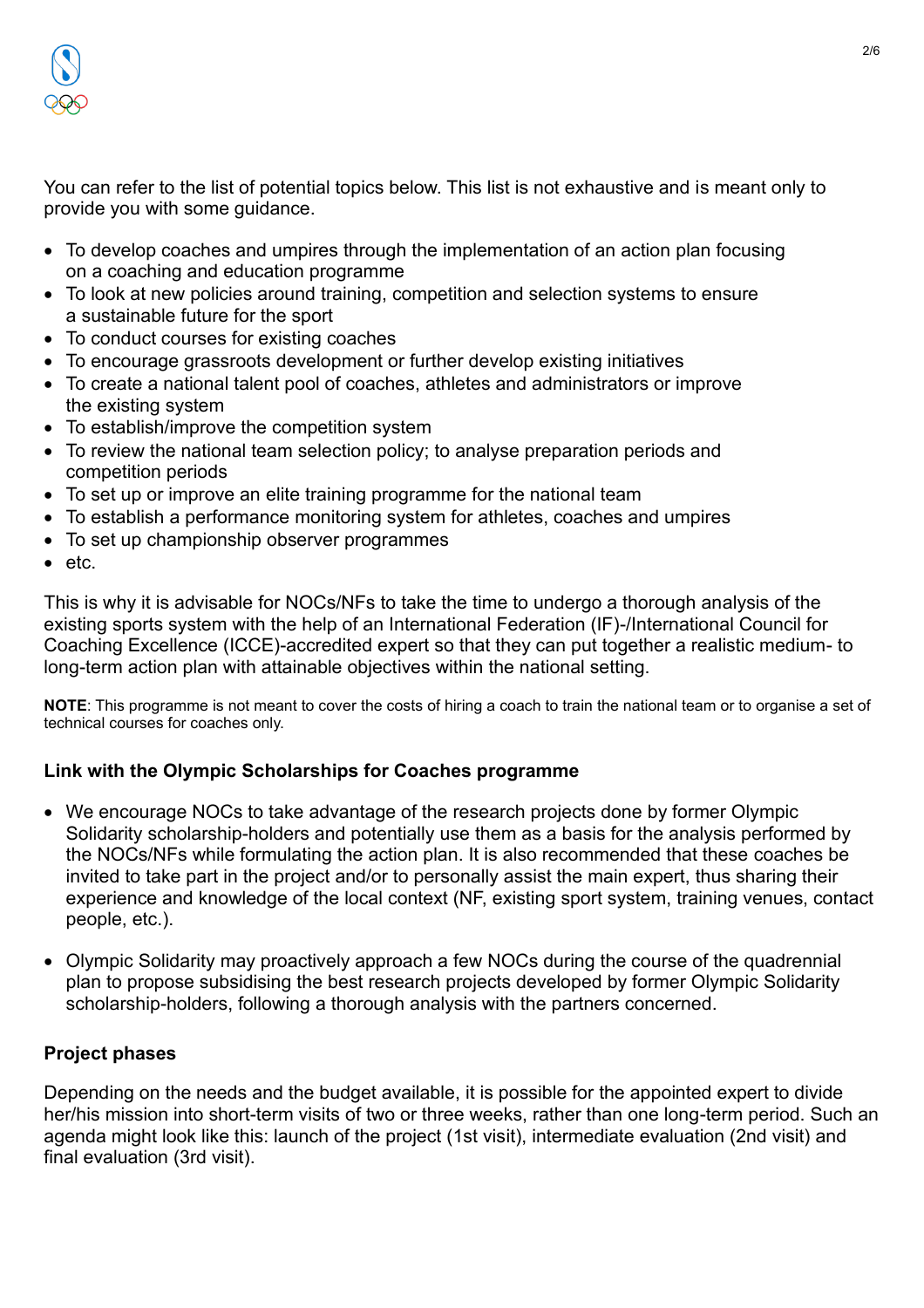

The recent global COVID-19 crisis has prompted many project hosts, in collaboration with their partners (IFs, etc.), to start piloting innovative online teaching concepts based on a methodology of blended learning, by adapting the format of their existing action plans while respecting strict criteria of delivery quality and education load quantity. We are convinced that these new project formats will increase in the 2021-2024 plan.

The selection of the national coordinator (national coach, former Olympic Solidarity scholarshipholder, technical director, etc.) who will assist the main expert is paramount to ensure the selfsufficiency of the project in the long term.

### **2 – New option for sport-based projects: short-term pre-visit**

We have introduced this new option to enable NOCs with the greatest needs to apply for a short previsit for their sport-based projects to assist them in performing a self-assessment of their system in a particular sport and developing an action plan. These pre-visits will be conducted by an IF-accredited expert on site or online and will allow the NOCs and the NFs to already identify strategies, timelines and deliverables together while preparing the application.

## **External Partners**

Olympic Solidarity works closely with the IFs of sports on the Olympic programme (including the four new sports on the programme for the Olympic Games Paris 2024), with our network of partners and with the ICCE.

### **Financial Conditions**

The budget allocated to this programme for the 2021-2024 quadrennial plan is USD 10,000,000.

### **1 – Standard options**

The budget allocated to each project will depend on the results of the analysis of the budgetary proposal and will on average usually be between USD 25,000 and 30,000. The amount may be increased to USD 35,000 should this be both necessary and justified.

### **2 – Short-term pre-visit**

Due to the nature of the activity, the total cost per visit may vary drastically, as it may be delivered online, on site or both online and on site. As such, the allocation of the budget per visit will be approved on a case-by-case basis.

Regardless of the option selected, the following items must be included in the budgetary proposal which the NOC submits to Olympic Solidarity: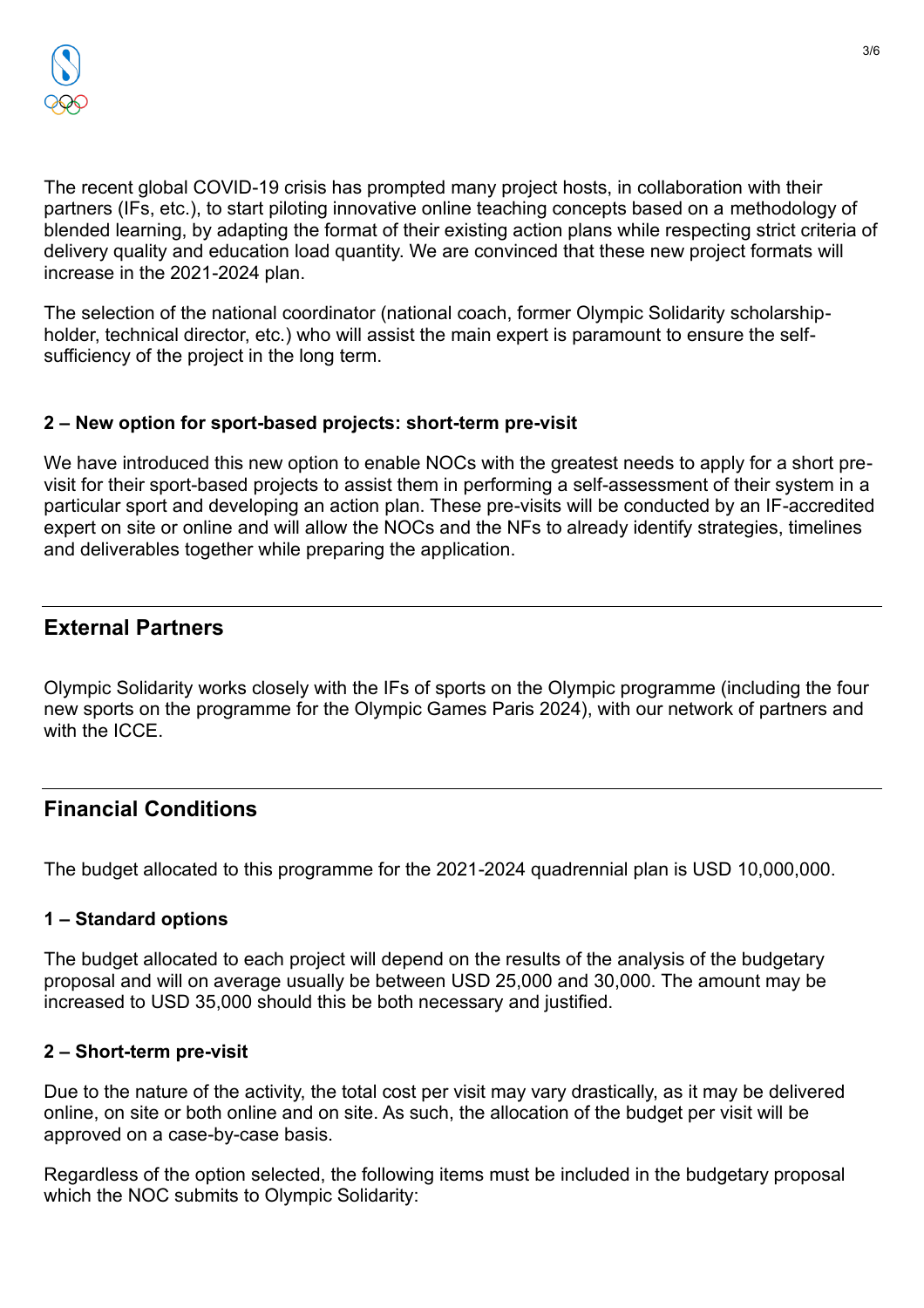

- Organisational costs;
- Expert's international airline ticket(s) (standard economy class, the most direct route possible), if applicable;
- All the costs linked to the presence of the expert in the country (accommodation, food, domestic transport, etc.), if applicable;
- Expert's fees (see below)\*;
- Health and accident insurance, vaccines, visas, etc., if necessary.

\*The expert's fees must be discussed and agreed upon beforehand between the various parties (NOC, NF and expert).

Any new expenses not listed in the approved budget breakdown should be submitted to Olympic Solidarity for pre-approval, otherwise they may not be covered by the Olympic Solidarity budget.

If the overall budget of the project exceeds the amount that can be allocated by Olympic Solidarity, the additional costs must be covered by external funding from different partners (e.g. NFs, sponsors, government, etc.). **In such cases, it is important to clearly indicate the financial contribution of each party in the budgetary proposal that the NOC submits to Olympic Solidarity**.

## **Application Procedure**

For an application to be considered, it must reach Olympic Solidarity through RELAY no later than three months before the start of the action plan. Any request sent later than this may well be refused or postponed.

The application must include the following information:

- Description of the current system and detailed analysis of the needs;
- Proposed action plan based on the expected objectives:
- Dates and deadlines of the various phases of the project;
- Curriculum vitae of the expert, if this person is proposed by the NOC;
- Detailed budgetary proposal covering all expenses, including the travel and accommodation costs and fees agreed with the expert (see financial conditions above).

| <b>NOC</b> | Submission of the online application                   |  |  |
|------------|--------------------------------------------------------|--|--|
|            | Deadline: 3 months before the start of the action plan |  |  |

### **Analysis and Approval**

If necessary, Olympic Solidarity will analyse the action plans that the NOCs submit with the relevant IFs / partners.

The experts will be appointed by the IFs/partners. They may also be proposed by the NOCs, subject to IF/partner approval. Among other things, they must have an international level certificate and possess the technical and pedagogical skills required to conduct this type of project.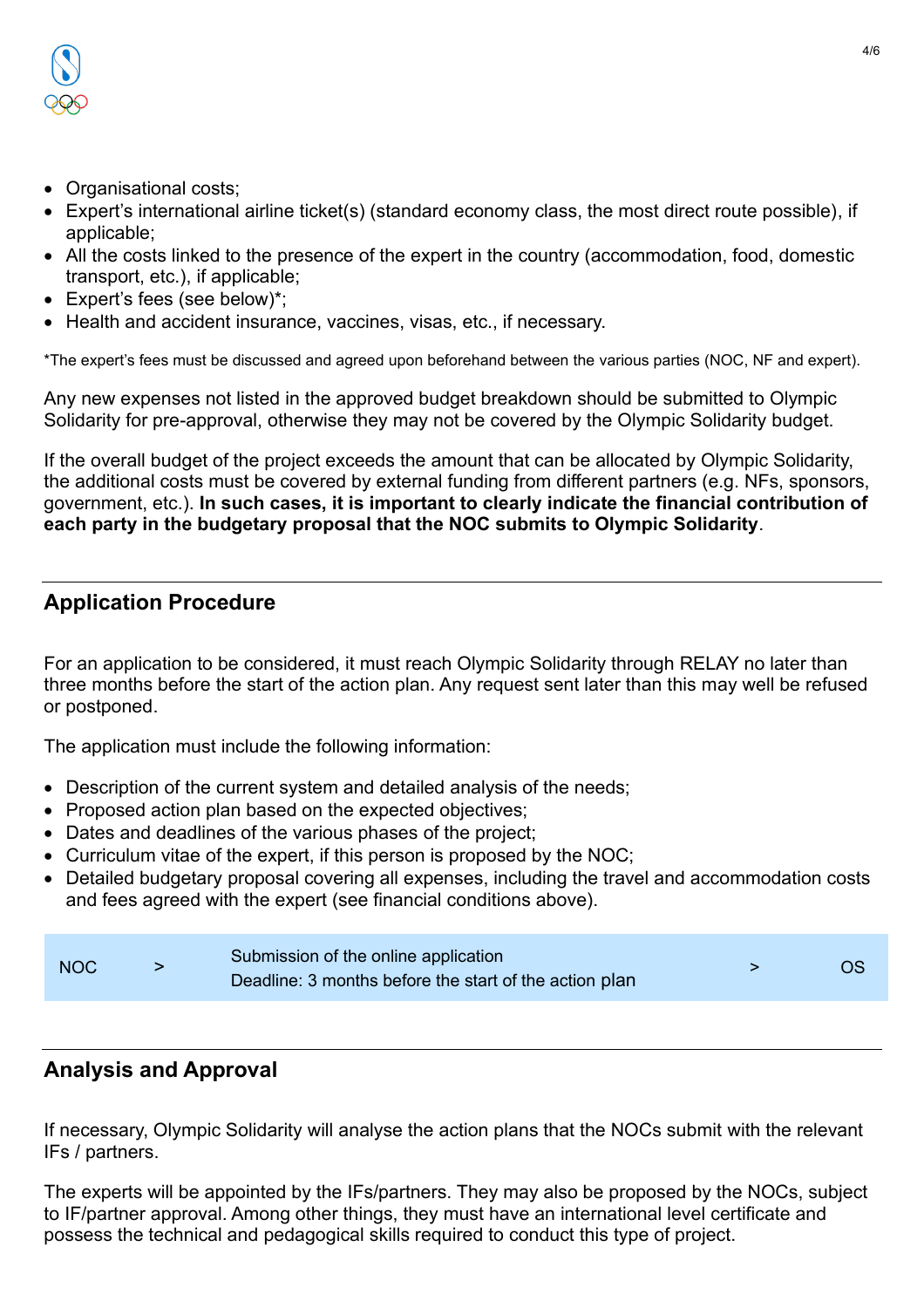Once the project has been approved by all the parties concerned (NOC, IF/partner, NF and expert) and once all the technical and financial guarantees have been obtained, Olympic Solidarity will send the NOC a final confirmation of its support for the proposed project. This confirmation will be sent along with a contract detailing the responsibilities of each party.

The action plan may be initiated only once the contract has been signed by all the parties involved, confirming that they accept its terms and conditions. If necessary, the NOC may consider establishing a separate and more detailed contract with the relevant parties (NOC, NF and expert).

| OS         | ⋗      | Analysis of the application<br>Forward to the IF/partner for study          | ⋗ | IF/partner |
|------------|--------|-----------------------------------------------------------------------------|---|------------|
|            |        |                                                                             |   |            |
| IF/partner | $\geq$ | Technical input regarding the project<br>Endorsement or appointed of expert | ⋗ |            |
|            |        |                                                                             |   |            |
| OS         | >      | Online confirmation & contract to be signed                                 | ⋗ | NOC        |
|            |        |                                                                             |   |            |

# **Advance payment**

Upon receipt of the contract duly signed by the NOC and the expert, and around 30 days before the planned start date of the project, an advance payment of 75 per cent of the total budget allocated will be transferred to the NOC.

| <b>NOC</b> | > | Uploading of the contract signed by the NOC and the expert                                                             |   | OS         |
|------------|---|------------------------------------------------------------------------------------------------------------------------|---|------------|
| OS         |   | Transfer of the advance payment (75 per cent of the budget)<br>and uploading of the contract signed by all the parties | ⋗ | <b>NOC</b> |

## **Follow-up and Control**

While the action plan is being implemented, the NOC is required to maintain constant and close contact with the expert and the various people and bodies involved in the project (NF, national coordinator, national coaches, other partners, etc.).

The NOC should immediately inform Olympic Solidarity in writing of any problem that may occur, to allow for a rapid reaction, if necessary.